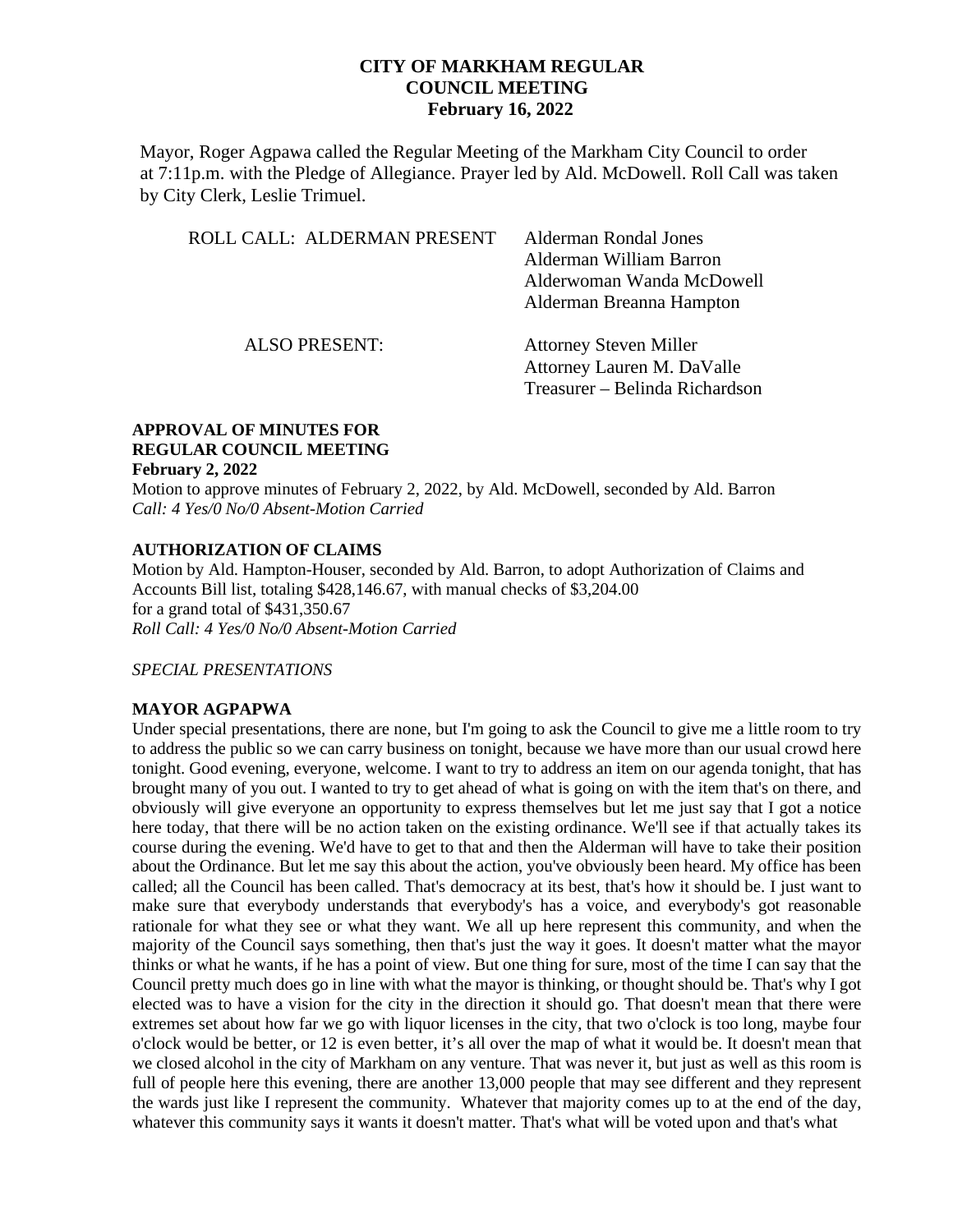they'll respond to. At this point, the intention is for this Council to go to work over this issue and try to see where they want to land with it, this isn't the first time we've had that. I've got no problem with bars because I don't have one a formal one in my house but I'm not against it. But it'd be nice if we can equally have that as well. And certainly, I think that in some places, it's good if we have this kind of matter way ahead of time about what we're doing. You know, I would call this a Chamber of Commerce, well then use it, use it to talk to one another about the behavior of one another so we can conduct business properly and appropriate We all have our opinions, and we should respect that, if I as the mayor say that we should be open to for that, I may have some other people that may not like that. But by the same token it needs to be respected because there are other people that think different and they have that right they live here, some of you do live here, some of you don't. Some of you have an interest for business and commercial, and that's fine and we respect that. I think we just need to certainly take it in stride and have some understanding and respect for one another. I was not disrespectful to anyone in this process, this is not the first time that I've had this issue come before me and that's just how it is, but listen, that's why this is democracy. We got people here that say well, Mayor, that's wonderful that you have that grandiose idea about your utopia of how you think it should be, but they'll vote it up, they'll vote down, let them do their job, and let me do mine, that's all we ask. If you speak tonight, I ask and I will demand that you're respectful. This council will not be disrespected nor the city if you do, I will put you out, I will ask you to leave. Some of the things that have happened, I'm correcting that. I have taken on administration that was way out of balance and way out of line. I've been tasked with trying to do that with this Council to straighten this community out, and we have done that. So, you know, it was important that I open it up, when should you choose to speak tonight, I think that you probably want to limit some of it because you don't want to undo if you got this far. Some you might want to be careful with that on how you handle these Aldermen because they have some pressure on them about how they have to not just deal with you, but their constituents. Be careful with that and be respectful of that, I am, I respect all of my colleagues here, I respect you enough to tell you tonight as the leader of the city, what's going on. So that's part of what I just wanted to mention what I would suggest typically under public session, we will have you sign if you want to speak when we get to public session tonight. We'll let you do that we have some business we need to take care of along the way. We know that will be in an Executive Session., but we're going have you to speak before if you have something to say. We'll try and keep you abreast of whatever the process is that we determine or decide about over the I would say the next 30 days or however long the Council decides they want. But let me make this clear, and I'm looking at a note, is that the mayor doesn't have the right for any bar, your bar or some other bar to go yank your license off the wall and close you, it just doesn't work that way. It's a process, so if you happen to be coming to the meeting, or somebody is coming to a meeting like this and it's for you, the same process will apply the same due process will be given, this doesn't work that way. We have issues that should be addressed, and the resources I can tell you that we've had to try to deal with these things, it's been a task in trying to put these in order. So, we were charged with trying to correct some of the things that got us here and we're working on that. But by the same token, we have to we have other measures that we can take as a Council. I don't think we want to go that way, let's talk about it, maybe we don't want to do that it might affect a lot of people, let's look at it different, so that's what's going on. But by the same token, that's an option that's available to the city should they choose it, But not where we're at, in the meantime, I can assure you that the thing that got us here is being dealt with and if it becomes you one day, it'll be dealt with the same way. I would recommend tonight that we get you to sign up if you want to speak tonight, you'll be allowed to do that. We only give an allotted time when that time comes, we should begin to that pretty quick, I'm just going to demand that you're respectful. Yes, we had planned a vote on it tonight, but I'm understanding that isn't what the pleasure is of the Council tonight, but you all can decide that when the attorney reads it off. To my left here is the City Council. I would recommend that you line up over there if you want to sign your name. If you're going to speak tonight, do that and we're going to carry on with business. And when we get to that portion, you all can do what you're going to do. Okay, thank you Council. I appreciate the latitude, to be able to deal with that.

#### **CITY ATTORNEY'S REPORT**

Members of Council members of the public with respect to the city attorney's report, starting with a proposed resolution approving the extension and renewal of the Re-Proclamation and Declaration of a continued local state of emergency, within the City of Markham, and approving the Mayor's Determination Regarding Modifications to In-person Meetings in Response to the COVID-19 Pandemic, (February 16, 2022)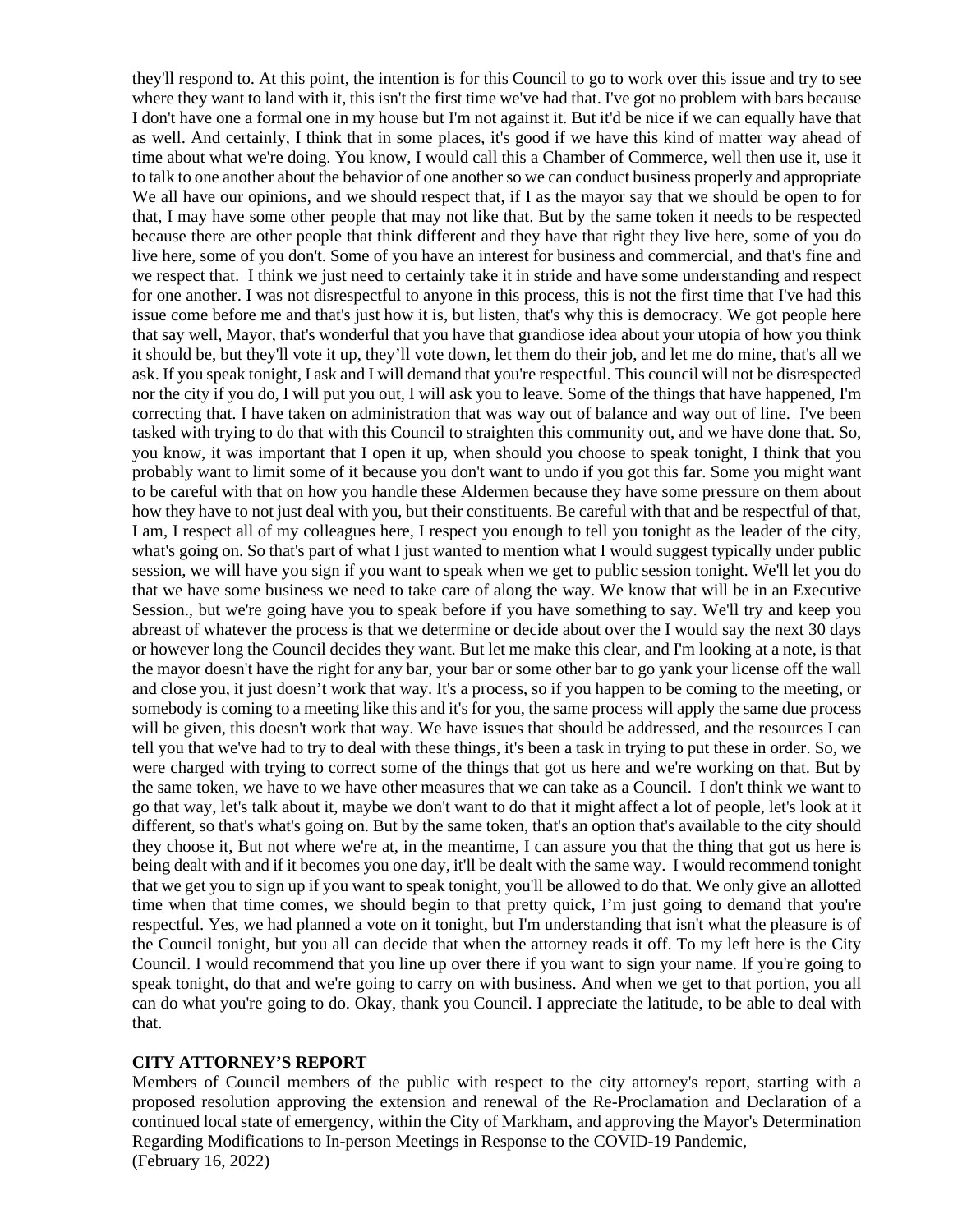### **ADOPT RESOLUTION**

### **22-R-672**

Motion by Ald. Barron, seconded by Ald. McDowell, to adopt Resolution 22-R-672 A RESOLUTION APPROVING THE EXTENSION AND RENEWAL OF THE RE-PROCLAMATION AND DECLARATION OF A CONTINUED LOCAL STATE OF EMERGENCY WITHIN THE CITY OF MARKHAM AND APPROVING THE MAYOR'S DETERMINATION REGARDING MODIFICATIONS TO IN-PERSON MEETINGS IN RESPONSE TO THE COVID-19 PANDEMIC (February 16, 2022)

*Roll Call: 4 Yes/0 No/0 Absent-Motion Carried* 

### **WAIVE READING OR ORDINANCE**

Motion by Ald. Barron, seconded by Ald. McDowell, to waive reading of Ordinance AN ORDINANCE AMENDING SECTION 112.0 "LICENSE CLASSIFICATION, SALE HOURS, AND FEES", SECTION 112.023, "NUMBER OF LICENSES, AND SECTION 112.045, "UNLAWFUL HOURS OF OPERATION/SALE HOURS" OF CHAPTER 112, "ALCOHOLIC LIQUOR" OF TITLE Xi, "BUSINESS REGULATIONS," OF THE CODE OF MARKHAM TO DECREASE THE NUMBER OF AND LIQUOR SALE AND OPERATION HOURS FOR CLASS A LIQUOR LICENSES IN THE CITY OF MARKHAM, COOK COUNTY ILLINOIS *Roll Call: 4 Yes/0 No/0 Absent-Motion Carried* 

### **MOTION TO TABLE ORDINANCE**

Motion by Ald. Barron, seconded by Ald. McDowell, to Table Ordinance AN ORDINANCE AMENDING SECTION 112.0 "LICENSE CLASSIFICATION, SALE HOURS, AND FEES", SECTION 112.023, "NUMBER OF LICENSES, AND SECTION 112.045, "UNLAWFUL HOURS OF OPERATION/SALE HOURS" OF CHAPTER 112, "ALCOHOLIC LIQUOR" OF TITLE Xi, "BUSINESS REGULATIONS," OF THE CODE OF MARKHAM TO DECREASE THE NUMBER OF AND LIQUOR SALE AND OPERATION HOURS FOR CLASS A LIQUOR LICENSES IN THE CITY OF MARKHAM, COOK COUNTY ILLINOIS *Roll Call: 3 Yes/1 No/0 Absent-Motion Carried* 

### Questions:

### *Ald. Jones* – For how long?

*Ald. Barron* – My reason for this to be tabled is I need more time to do some research. I've talked to many people in this room, and I'm researching some other options. I would like to see obviously, the only way that we can do this with the Council is we're going to have to do a one on one or meet privately but I think we, the City Council can come back to the mayor with the list of proposals on how we can deal with this matter without taking proposed actions proposed in this Ordinance. That's what I believe that I don't believe we can get it done in done two weeks. I think it'll be closer to the end of the month of March.

*Ald. Jones* - By doing that we still basically made it two o'clock?

*Mayor Agpawa* - Everything stays, nothing's changing.

*Ald. Barron* - And you know, and there's a problem that exists. I mean, for anybody that's here, there's problems that exist, but I don't know that we have explored every possibility or maybe changes. I've had several conversations with the mayor. I've had conversations with every member of the City Council, and I believe that we all feel the same that, you know, we can put our heads together and do some research and come back and work on a resolution or workout some kind of resolution to this to these problems. *Ald. Jones* - I think there's one problem that exists.

*Ald. Barron* - I'm not going to identify one problem or several problems. I'm just going to say that, we need to look at this very hard before we propose any kind of drastic action.

*Ald. Jones* - Is there possibility that midnight change that's on the table.

*Ald. Barron* – That is not my stance of thinking.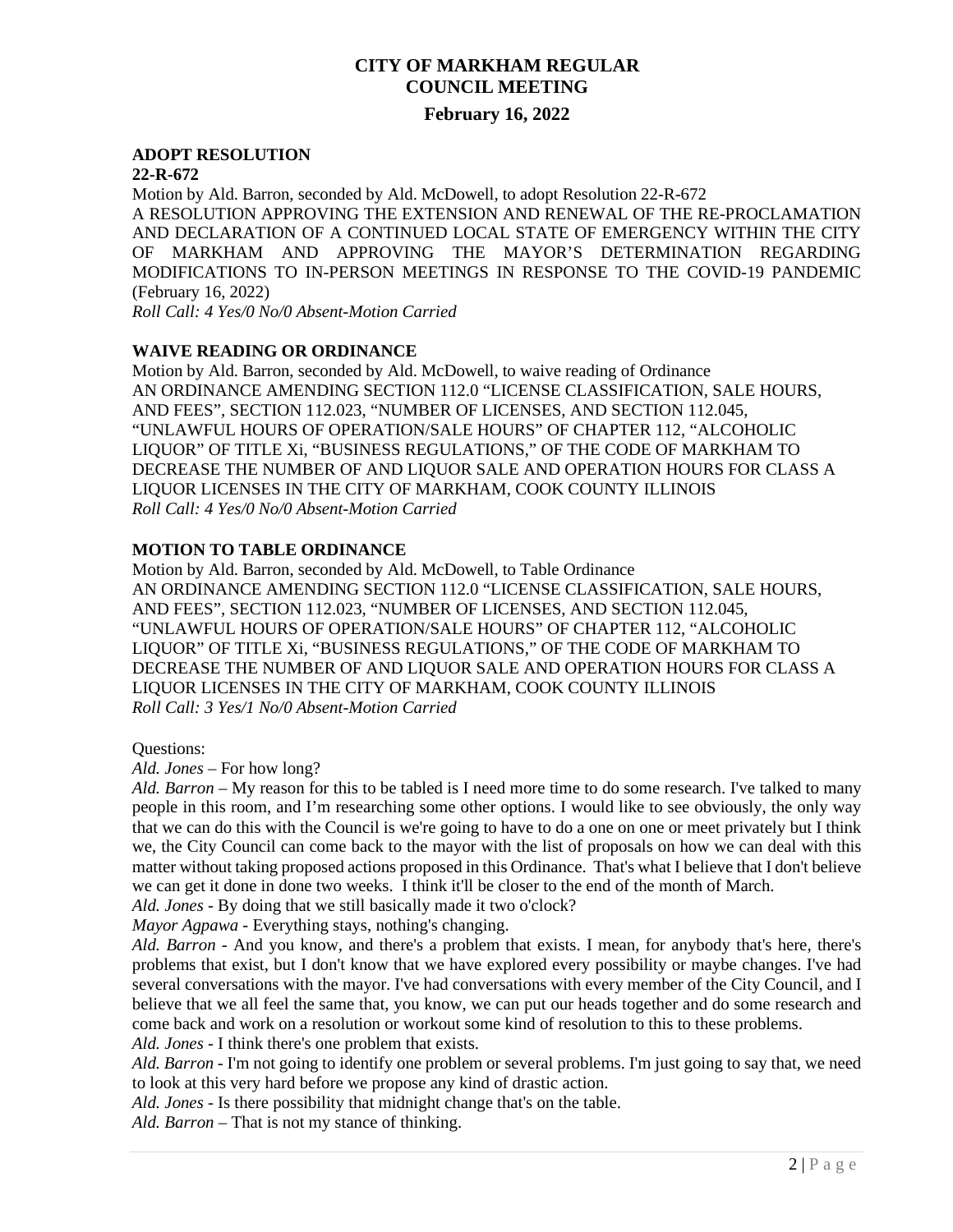*Mayor Agpawa* - Any other questions? So, on the tabling, I just have a comment is that's what tabling is about to me it's about everybody again. Even the public is, I've stated when we opened, you have an opinion. You'd like you said you feel strong about, Ald. Barron feels the way he does. I'm all over it, I'm wherever we have to go with it. But I also think that I'm strong about the way I feel about being all over. So, we can go anywhere with it. And I think that that the point being made my point is I'm not to an extreme the word was used prohibition to say prohibition. Nobody's going to be doing that, but, you know, that's not the case. I mean, in its extreme opinion, and, you know, that's fine. I mean, it maybe you know, maybe 10 o'clock is prohibition, but we didn't say 10 o'clock, you know, we said that in the ordinance, it said 12 And there's other things that prohibition is no alcohol, you know, so that's what it means. But I just think that there's room for expression for everybody, I think that we all represent everybody. So, if you feel that there's only one way to do it. That's where is that where you're at, I don't feel there's one way to do it. I think there's a lot of ways to do. So that's, that's and that's my opinion. And that's not prohibition. Well, I mean, I think that this before we get to this point, I think that that's where I think this word came from. I don't just answer to the bars, and I don't just answer to the to the fast-food chains, I answer to the residents. I've talked with the bar owners before I've talked with all of them, and if I didn't support them, they would know that I call them and tell him I don't support them. I've supported all of them being open, I helped some of them, so that's not the issue. When other people in the community reach out and call and they say other things contrary to what just the bars want, that has to be listened to well, so there's residents that don't want certain things, whether it involves them or not. They just want it different, and it just so happens that it falls on them too, that's how they want it. I've heard that maybe you haven't heard that. Maybe your constituents have said that they'd like to see a different. Maybe they haven't, but I've heard all sides of it. So yeah, I understand that.

*Ald. Jones* - But I'm comfortable with two o'clock *Mayor Agpawa* - I'm comfortable with listening to anything.

## **WAIVE READING OF ORDINANCE 22-O-2325**

Motion by Ald. Barron, seconded by Ald. McDowell, to waive reading of Ordinance 22-O-2325 AN ORDINANCE AMENDING ORDINANCE NO. 21-O-2305 AUTHORIZING THE HIRING OF LATERAL TRANSFER POLICE PATROL OFFICERS INTO THE MARKHAM POLICE DEPARTMENT

*Roll Call: 4 Yes/0 No/0 Absent-Motion Carried* 

### **Discussion:**

*Ald. Barron* – Ordinance 21-O-2305 had a sunset clause in there and things haven't worked out the way we wanted; we still need policeman. It's not just the city of Markham, it's all the communities around us less than a desirable job. So, all this ordinance is doing, is we're removing the sunset clause and provision are basically almost the same ordinance that we called before.

### **ADOPT ORDINANCE 22-0-2325**

Motion by Ald. Barron, seconded by Ald. Jones, to adopt Ordinance 22-O-2325 amending Ordinance 21- O-2305

AN ORDINANCE AMENDING ORDINANCE NO. 21-O-2305 AUTHORIZING THE HIRING OF LATERAL TRANSFER POLICE PATROL OFFICERS INTO THE MARKHAM POLICE DEPARTMENT

*Roll Call: 4 Yes/0 No/0 Absent-Motion Carried*

### **LITIGATION**

We have litigation matter with respect to a case concerning final Settlement Release and Settlement Agreement, which is noted as case number 20 L 5494. This matter will be discussed in Executive Session.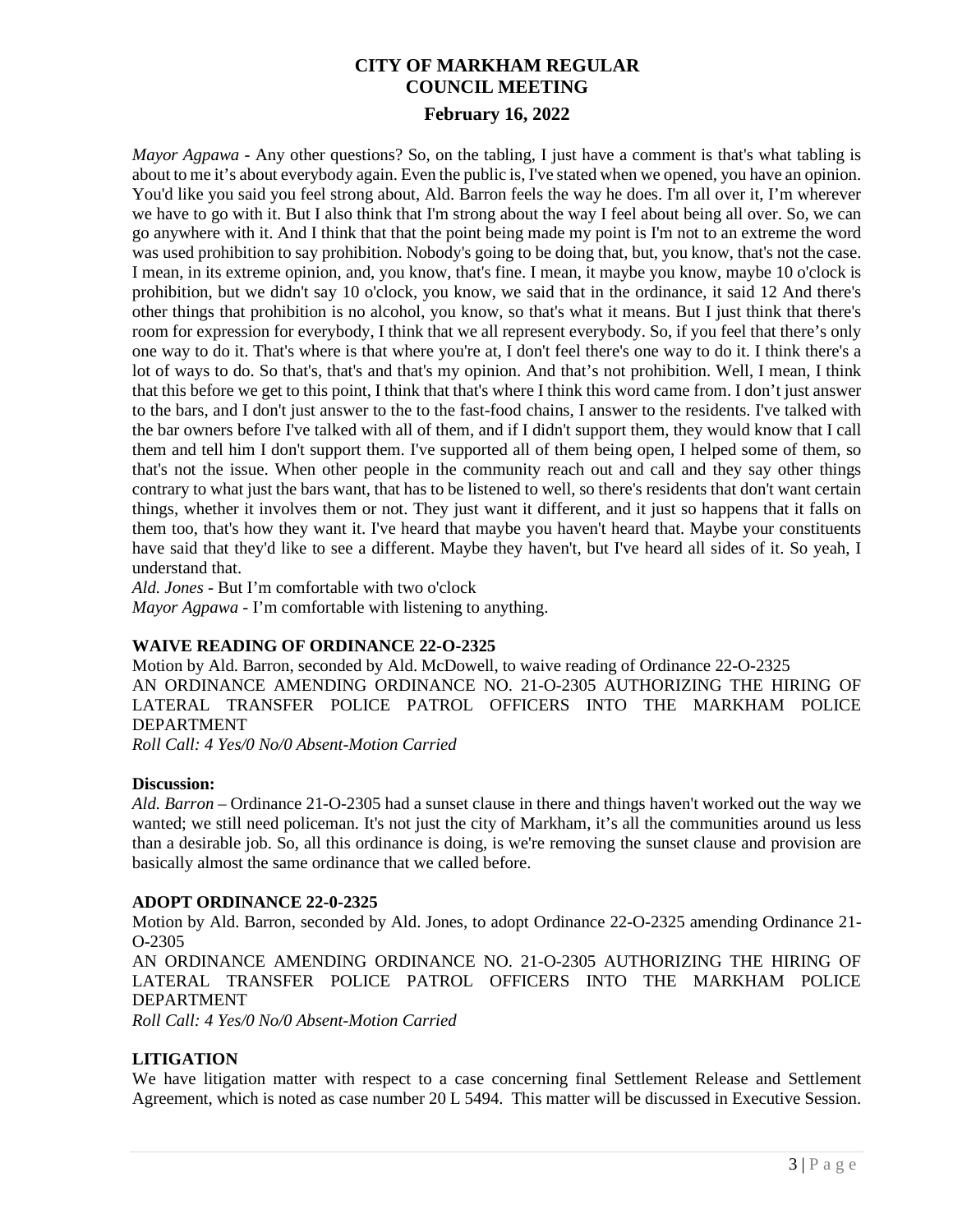**CLERK REPORT**

No report

#### **MAYOR'S REPORT**

Just operationally, I have to say that we're on task, I think that we got through the snow pretty reasonable. I think that we're going to have another bit of a challenge again here with weather again this evening and going into tomorrow. Patience is always asked; I know that Public Works gets to everyone. I know that we really had good staff to really step up. I think I indicated that to you all, how they came in. Some people took them 45 minutes to get to work and they still came, and they didn't live far. They live in next town over; it took that long to get here. So, I really have to commend the employees for stepping up and I was definitely going to try and get to you all about really trying to address commending them about what they've been doing and definitely Public Works. We had the fire guys, a couple the fire chief and the assistant were plowing, you know, they are salaried employees. They get nothing extra to do it, but they stayed out there with the Public Works guys, equally with smaller plows to lend the hand and so you can't really ask for more and of course the other fire guys take care of their own buildings with their plow but it's good that we have that where they're working together and was good that we got people that will get up and come to work, we just can't ask for more with that. So operationally, things pretty status quo. For the sake of time, I just was going to just mention that. I am extremely still excited, I didn't get a chance to wear all of my African American garb like I wanted to this month, I'm pretty disappointed about that. I have actually was in a African American by African wedding, I should say years ago and I still have all my garb I wanted to wear. It came from Africa, I thought that it would have been nice to do that. Maybe I'll have to do it in March, or April. But either way, I'm glad to see all the things that we have displayed at our city to African Americans that have done so much. I'm proud myself to be part of some of that. I've worked with many of the people here of the Markham nite through the years with our first black mayor of the city, which is attorney Miller's dad worked with him for a number of years. I think that I got an opportunity to sit here probably by him being who he was, and I think that that really helped a lot of us. I think I'll go down here and just say Ald. Jones, Ald. Hampton. We're sitting here look down at Ald. McDowell we're sitting here on some other people's bootstraps, you know, we made it and even locally, Harold Murphy Miss Cannon. I worked with Pat Crawford, he was the first black chief and myself I was the first black fire chief. Nobody knew it. You have to talk to me long enough to find out because my standing joke that you have to ask who I am, but I have fun with it, and so that's a real blessing that we have some history here locally. We've got more than that, and I would like to do is really do is embrace more of our history in the community. We got a lot of people who have done a lot of things, and I'm working on talk to Finance Department that's going to talk with the Council about trying to do some things budget wise to for us to really work on archives in history in our community. Not just what has happened, abroad but what has happened here locally, and how we're able to archive it in the community to be proud of it. I have to say that I'm equally reasonably versed in white history or anybody else's history because I've been here that long. I've been here like Ald. Baron. Ald. Baron actually gave me my first job working with the CETA program until they fired me for chasing girls at the college or the school, but anyway, I just wanted to say all those things, because history is important, and that's what makes us all of us who we are in it's good that we have a month to reflect that we reflect we started the Hispanic Heritage later in the year. I know that we'll be doing some things I believe we'll be doing some this for Juneteenth because that's a national holiday in the state is recognized it so we'll be doing some things that way as well. We have a lot of things to be proud of in our community and in our city. And we're going to have some differences, but that's what makes us who we are and makes us better. We're supposed to have some differences, but we shouldn't fall out we should get right back at it and try and make each other stronger and better. That's the end of my report. Mr. Champion is not here to see me he's absent at a Bulls, he went down there to network. To invite and try to get more African American firemen and policemen. So, he's part of a group that's networking down there, that's called the Black Fire Brigade, if you look him up there on channel nine this month, and they're trying to induce more African Americans into the fold, if you will, and that's with me. You know, I mean, we want in our communities, a little bit more of what looks like us, and that is what it's all about, in many ways.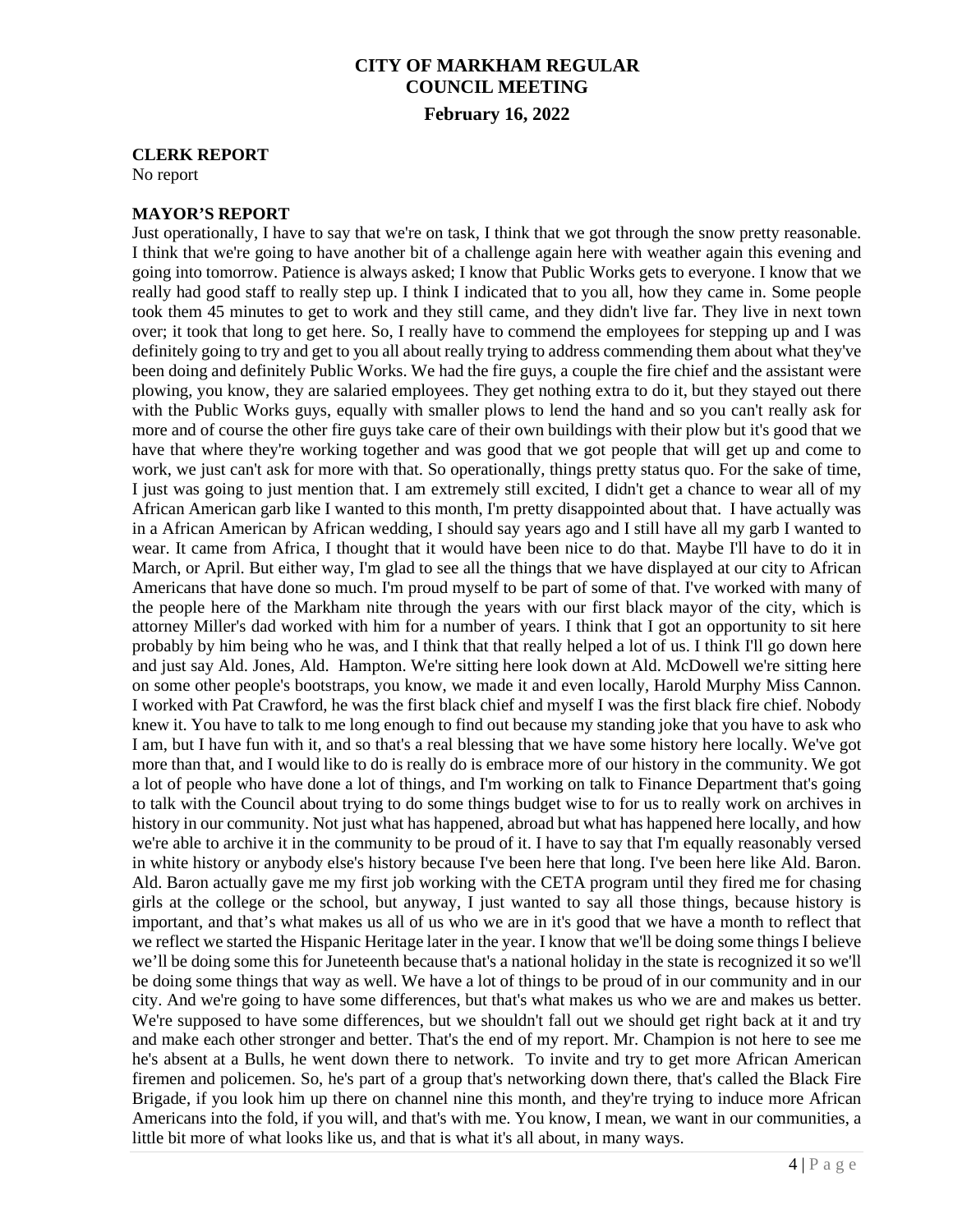### **ALD JONES**

Good evening, and thank you all for coming out, I really appreciate you all, I hope you continue to be successful, and you all have lived and struggled to get your business up and running and I feel for your need to balance. Markham is doing a great job and the mayor is doing a great job to bring in Amazon and bring in different types of businesses. I believe that the club scene is also a vital element to that balance. I used to be young at one time and I understand the twenty-five and younger but I'm a bit older and sometimes I like to go out so go out and relax and listen to some nice jazz music and talk to friends like cheers commercials. I mean this for me is open to one's understanding. We have grant money coming for cameras running down 159th Street, and the cameras are for security because we value your safety, the police department doing a great job. We want to do that it's about not being in a daycare or a babysitter. Last but not least, Black History Month, I love what you're doing here far as the banners and signs, but I was thinking that I see in Tinley Park has something for the Veterans where they had things actually put them on the poles outside and the Crock family would pay for a banner that they can put up for Black History Month, maybe we can do some like that to get it outside. We can do things and for St. Patrick's Day, Hispanic Heritage Day.

## **ALD. BARRON**

I share your sentiments for Public Works and all those city departments have done an excellent job. I think we had another lull coming, but I believe that will not be as severe. Given everything that's going on, I think I'll just pass on additional comments.

### **ALD. HAMPTON-HOUSER**

Good evening, Mayor, Council, and members attending our meeting tonight. I'm just going to be short and brief just to elaborate just a little bit in reference to the concerns that we have right now with our with our bars. I appreciate you all so much for being patient with us, because again, we want to make sure that we make the right decision to move forward, and not jeopardize anyone else's business. You know, they say, one bad apple spoils the whole bunch really trying to make a change to that. Thank you for allowing us to table this so we can make sure we make the right decision to move forward for the betterment of the city and for the betterment of your businesses as well. I appreciate all the phone calls that I received, some were lengthy phone calls, trust me I do hear you and I do understand exactly what your position is. I've been in entrepreneurship for many years, unfortunately not in that category, but I do understand that's a livelihood we are trying to make sure that we make the correct decisions to make sure that you can survive, and then also the residents would be content as well. I appreciate you all for coming out for that, second, I know I've had quite a few water breaks in my ward, especially on one of our major streets on Laflin, and I just want to say to the residents that we definitely have been on top of that I've been out there speaking directly with them and let them know it's a water main break and we're going to make sure that we can rectify. We're in the process of getting grant monies to repair these streets and our pipelines, many times the reason why we have a lot of these main breaks not only because it's cold because we have trees in our community that should be in wood areas, but we are also trying to make sure that we rectify those as well. Also, I want to say kudos again to Public Works and to the fire department as well because they definitely were out there. They were doing a good job also be other contractors that were out there as well making sure that the senior citizens homes get plowed. Even though I received phone calls when we first got the snow, where's the plows? I explained that to the residents to just be patient and be a little bit more understanding. Last but not least, I want to say Black History Month, I think we really do take the opportunity to display Black History Month. Thank you, Ald. McDowell for heading that up , I think it is a beautiful job. We asked individuals to just come through and just look at all the different individuals on the podium, whatever and then and learn a little bit more about our history. I do agree with Ald. Jones in reference to us putting flags up because I know Hazel Crest has flags out. So if we can actually be diverse and do that for other cultures in our community, that would be an awesome thing.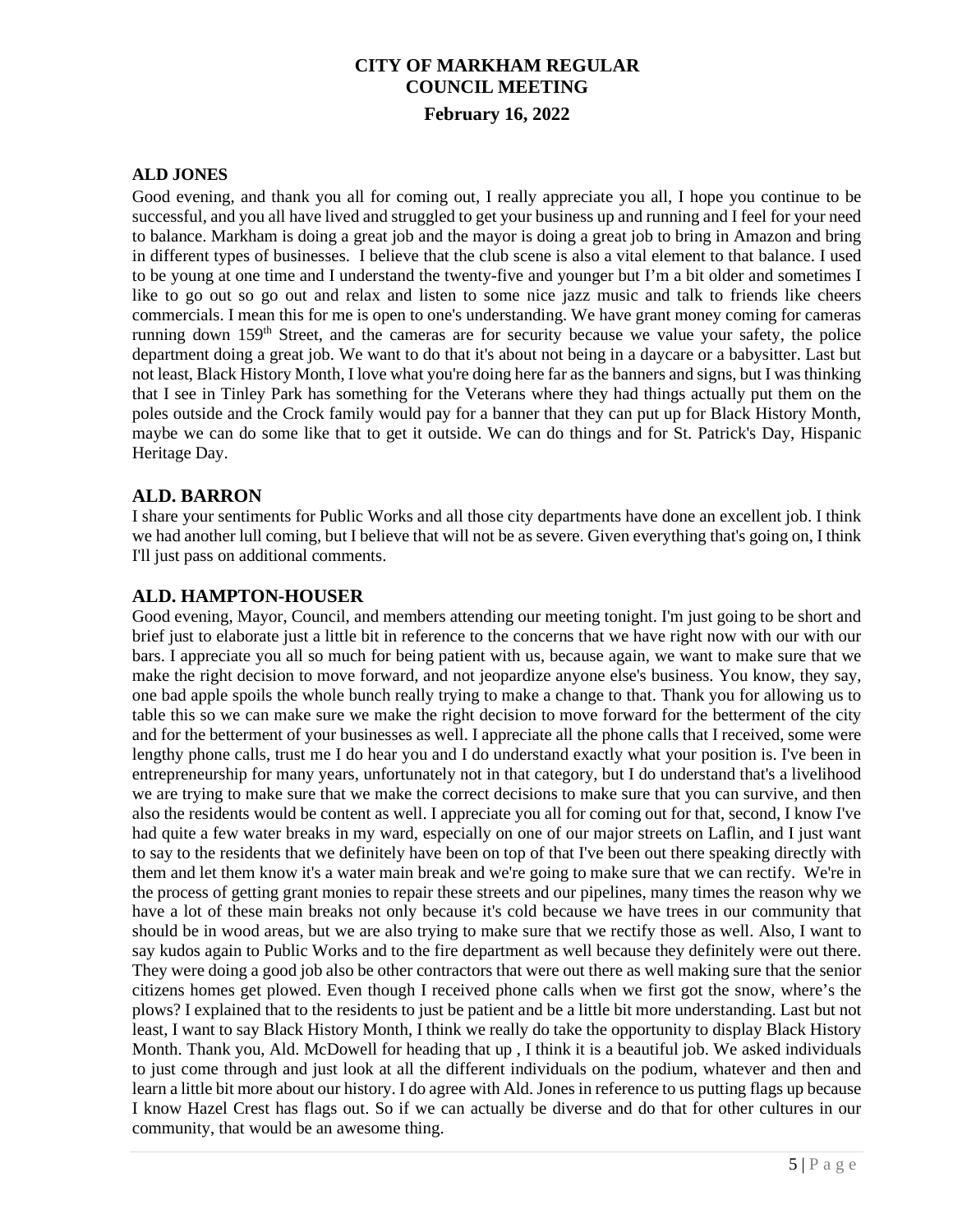### **ALD. MCDOWELL**

Good evening, Mayor, City Council and everyone, here tonight, I know you're here for different reasons, but I encourage people to take a little time to enjoy the black history display and learn about our American Black History. I hope all the residents enjoyed the Valentine gifts, they came from Mayor Roger Agpawa and our City Council It was a pleasure to be able to serve each one of you and I hope that we were able to spread some love to everyone.

### **MOTION TO OPEN FLOOR TO PUBLIC**

Motion by Ald. Barron, seconded by Ald. McDowell to Open Floor to Public. *Roll Call: 4 Yes/0 No/0 Absent-Motion Carried*

### **CLERK**

Calls names of public listed below:

### **Cindy Valente**

Good evening, thank you, I'm here since 2007 and yes, we've had issues with the bar before and we've been here for quite a while. We've been through a lot of different changes and a lot of different times that it's just been affecting our business. I think that we've run a good business, in your community we do not live here but we are not far. The people that come to our business. are local people, they are from the community even those that they moved away still come back to us. We have video gaming, we have pool tables, we have darts in and half the time we have a puzzle on our pool table so that people can come in and do that. But we had struggles with COVID and with the timing of being shut down, we just want to stay here you know for a couple more years, hopefully, and be a part of your community. I think we are not at issue; I would just like to say if you could just consider us as business owners. We've tried to make a business for ourselves, and really appreciate that. Thank you for listening to me.

### **Neil Valente**

My name is Neil Valente and we've been here for 15 years. Quite a few of our people come to engage in conversation while the jukebox is playing in the background. We also have live music on the weekends. Blues, Motown stuff like that classic rock. We don't charge a cover charge; we're trying to do this for the community. Most of our customers live within two three miles of Markham. Property taxes don't go down our fees seem like the are constantly going up. If our hours get cut to midnight, that's 720 hours a year that we will not be making any money to help us pay \$20,000 plus property taxes, pretty sure we'll be out if the hours change. I understand the problems that you have and I just hope everything works out for everyone.

#### **Earnest Sutton**

Thank you, guys, for allowing us an opportunity to speak and tabling this decision for thirty days. The only answer that I have is that this has brought some of the bar owners closer together. In that regard, it would be good if we were involved in that process, if our opinions were heard, and we help with some of the ideas that we might be able to do to help everybody, none of us want any bad things happening and establishment. It would good to be a part of that process would be greatly appreciated. We think we can help you guys and help the Council in a partnership get to a point that is amendable for everybody.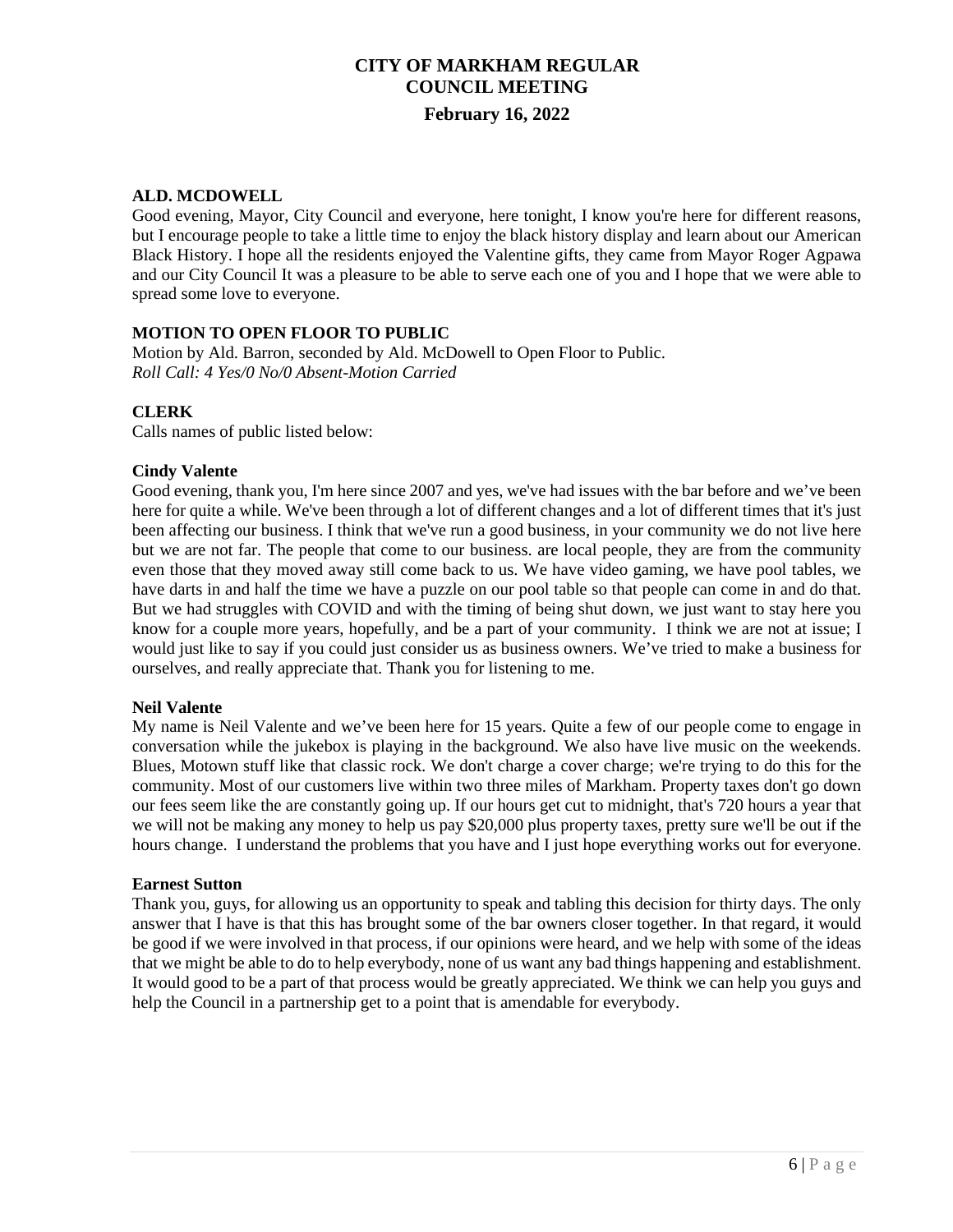### **Pamela Mack**

Good evening, Mayor, Council, I am here like everyone else because of what we thought was going to happen tonight and we are so grateful that this is tabled and giving us an opportunity to as Mr. Sutton said, we want to be a part of this. We want to be a part of you all coming up with a solution, because we don't live in the community doesn't mean we aren't about community. We are here in this community because we want to be here. We want to stay here and we want to thrive here, I agree with the Valente's about the taxes. We have to make sure that we all do our part to help offset the bad apples. The bad apples are not supposed to be with the good apples. The wheat is not supposed to be with the tare, it doesn't work that way. We are actually talking since this happened, I talked with Mr. Valente for the first time today. I spoke with all the alderman I spoke with Mr. Sutton, and I met with another bar owner who escapes me right now because I'm very nervous. We feel as if and we've been talking about task force doing something where we combine the municipality with the business owners, because it's not just about bad bars or restaurants that have A class license that it could be any bad business in Markham, they want to get rid of. So there has to be a process that we help to put in place because I don't want to be in the bad club. We need to separate ourselves from these people, and we have to do what we have to do, and we shouldn't be the ones that are collateral damage because of something that one or two people or businesses are doing. That's all I'm going to say because I can go on all day about this, I'm very passionate. Thank you so much.

#### **Cornell Darden, Jr.**

Good evening, Mr. Mayor, good evening, thank you for giving me an opportunity to speak. My name is Dr. Cornell Darden, Jr. President CEO of the Southland Black Chamber of Commerce with the largest Black Business Association in state of Illinois. I definitely want to commend you guys for handling the situation tonight. I think it was a great idea to table it, and we would like to be a part of the conversation. We've actually got about three or four new members, since we heard about what was going on, like Mr. Sutton mentioned, bought a lot of Markham together. I've met bar owners from bars and restaurants that I didn't even know exist. I think that the video that I saw on the news about what happened with the one bar was horrible. I think that it's definitely a conversation that as a community, we should have, even on a regional level. I know you're the head of the regional Black Mayors caucus, and I think coming up with some type of solution on a regional level would be a good idea, I think it'd be something that can heal some of the wounds in the community that happens at some of the bar, and also put something in place as a suggestion to all of our Southland community. Thank you.

#### **Wallace Gator Bradley**

A lot of people are leaving Chicago and they are coming to the Southland. But I'm so I'm glad that this body decided to table it to allow the business owners to be able to have input because it takes everyone to come to a compromise to make things better for your city. I think, no, I think they're gonna set precedents. We're all businesspeople, whatever it is, we have to come together to help the individuals that feel that they can come into a community and shoot up a community not care about the businesses and the people, because your concern is public safety, for constituents as well as the businesses. So you know, normally, I'll be speaking as adversary. I did know, you would find something to be right to let people know that what the concern was raised.

#### **MOTION TO CLOSE FLOOR TO PUBLIC**

Motion by Ald. McDowell, seconded by Ald. Barron to close Floor to Public. *Roll Call: 4 Yes/0 No/0 Absent-Motion Carried*

Mayor Agpawa – Meeting is recessed for Executive session.